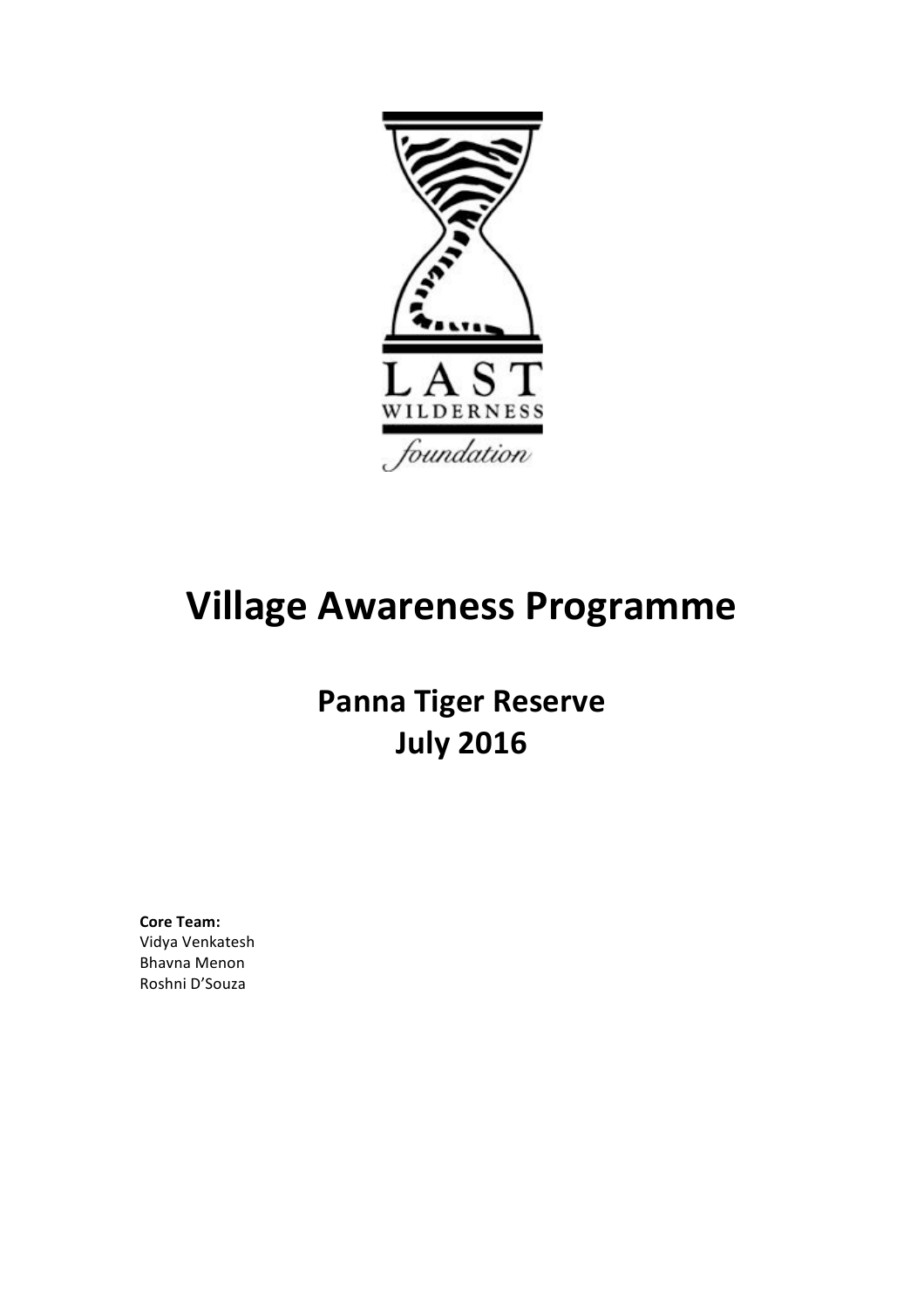# **Table of contents**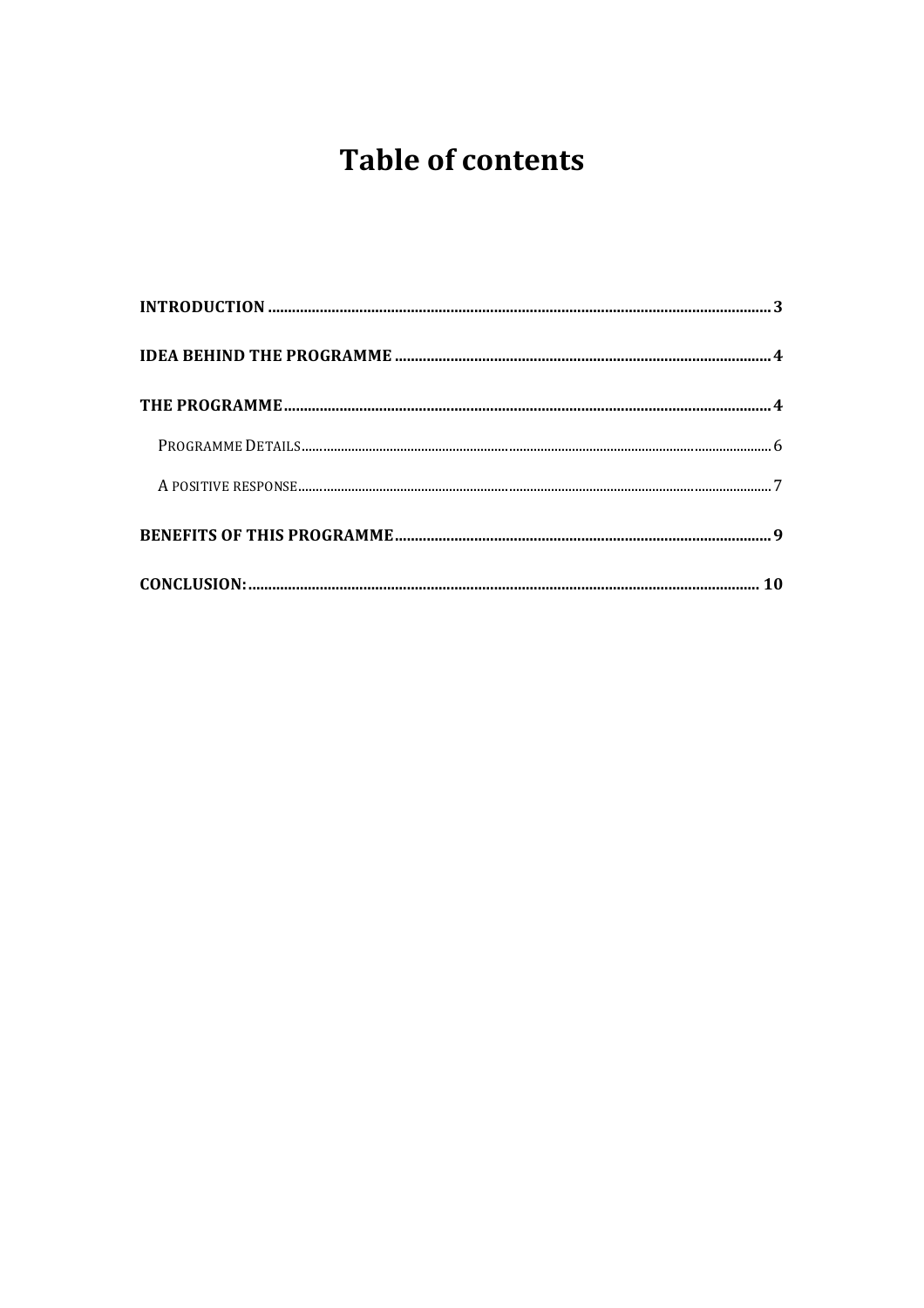## **Village Awareness Programme** Panna Tiger Reserve, July 2016

### **Introduction**

A park, which for some time was known for losing all its tigers 2009, is now known as one of the most successful case studies in tiger re-introduction, 100% breeding success and a management whose tenacity in wanting to protect its forests and denizens can be only be admired.

Back on the tourism map with a bang, Panna now needs to reconnect with its locals who live in regions surrounding the park in order for them to join the conservation movement too, to help the Forest Department protect what they have so painstakingly brought back to life and to finally acknowledge that Panna is not just about diamonds but about something even more precious, the tiger, without which our own survival seems questionable.

Thus, in order for us to connect with the locals, the Last Wilderness Team embarked on a journey to the land of diamonds, tigers and people whose ideologies are fairly in tune with that of conservation.



Pic 1: Locals, the answer to conservation. With students of Govt. Middle school at Nehari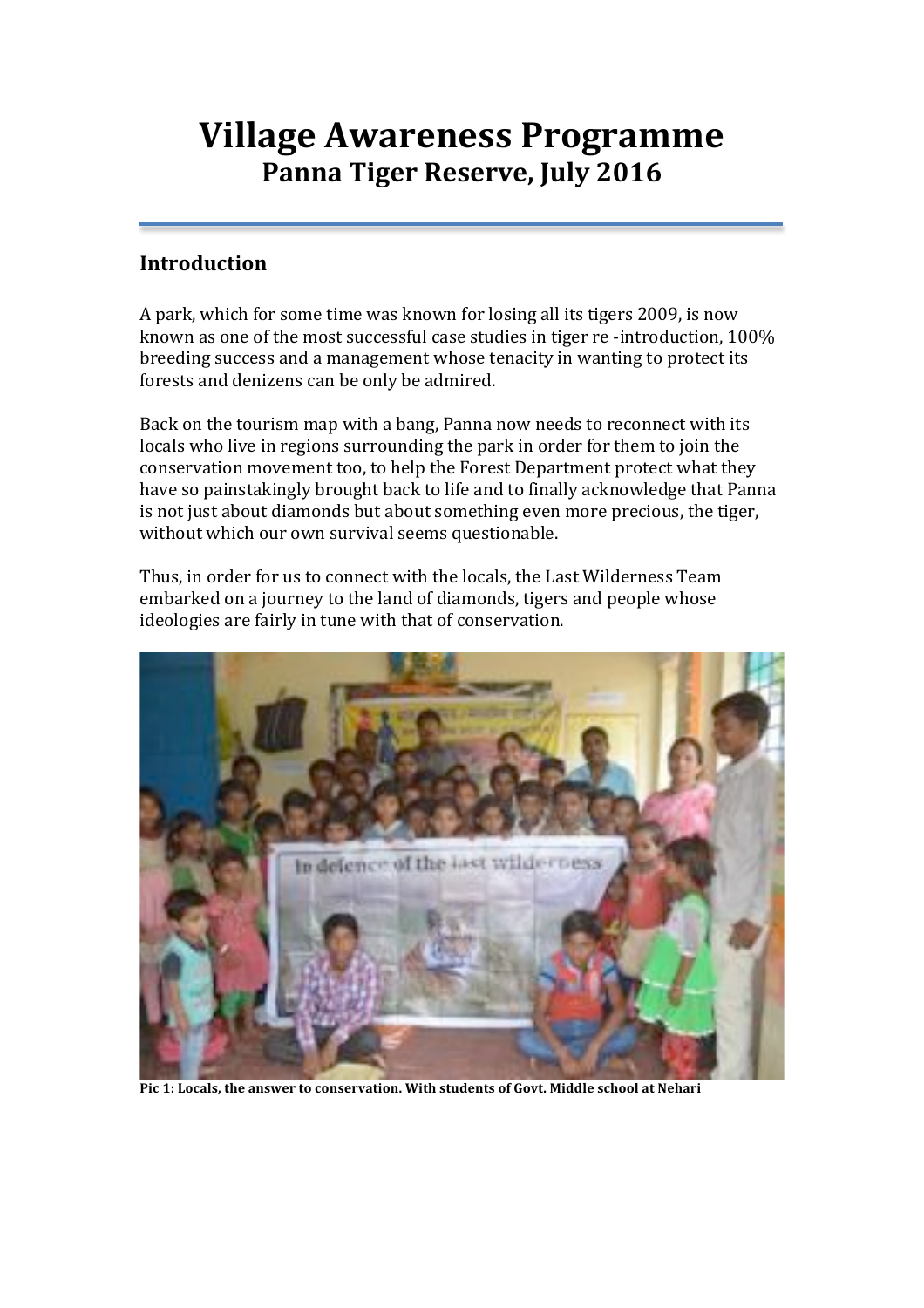### Idea behind the programme

Conservation and protection of species in a fast developing world is not easy and promises to get tougher especially since the protection means standing up against our own kind against the decimation of species and the environment. However, what makes it possible is standing up against our own kind by roping in some of our own kind too! This is what our model is based on: working in tandem with your own kind, by roping in the communities that live around the forests, who, if given the right direction and alternative solutions, can form the buffer between development and nature, thereby reducing the blow or impact wildlife otherwise suffers at the hand of mankind.

### The programme

The Village Awareness Programme conducted by Last Wilderness Foundation from  $16<sup>th</sup>$ - 19<sup>th</sup> July 2016 saw participation by 300+ students and villagers from the villages of Nehari, Madla, Madevan, Harsa, Baghona, Darera and Badaur. With the age group not being the deciding factor of who could attend these sessions, our participants ranged from 10 to 60 years of age! Some of the schools covered during the programme, like the Primary School at Madla and the activity center at Kaundarpukh are being run under the ambit of Samavesh, an NGO that works for the purpose of education in rural areas.



Pic 2: All smiles at the Govt. Higher Secondary school, Madla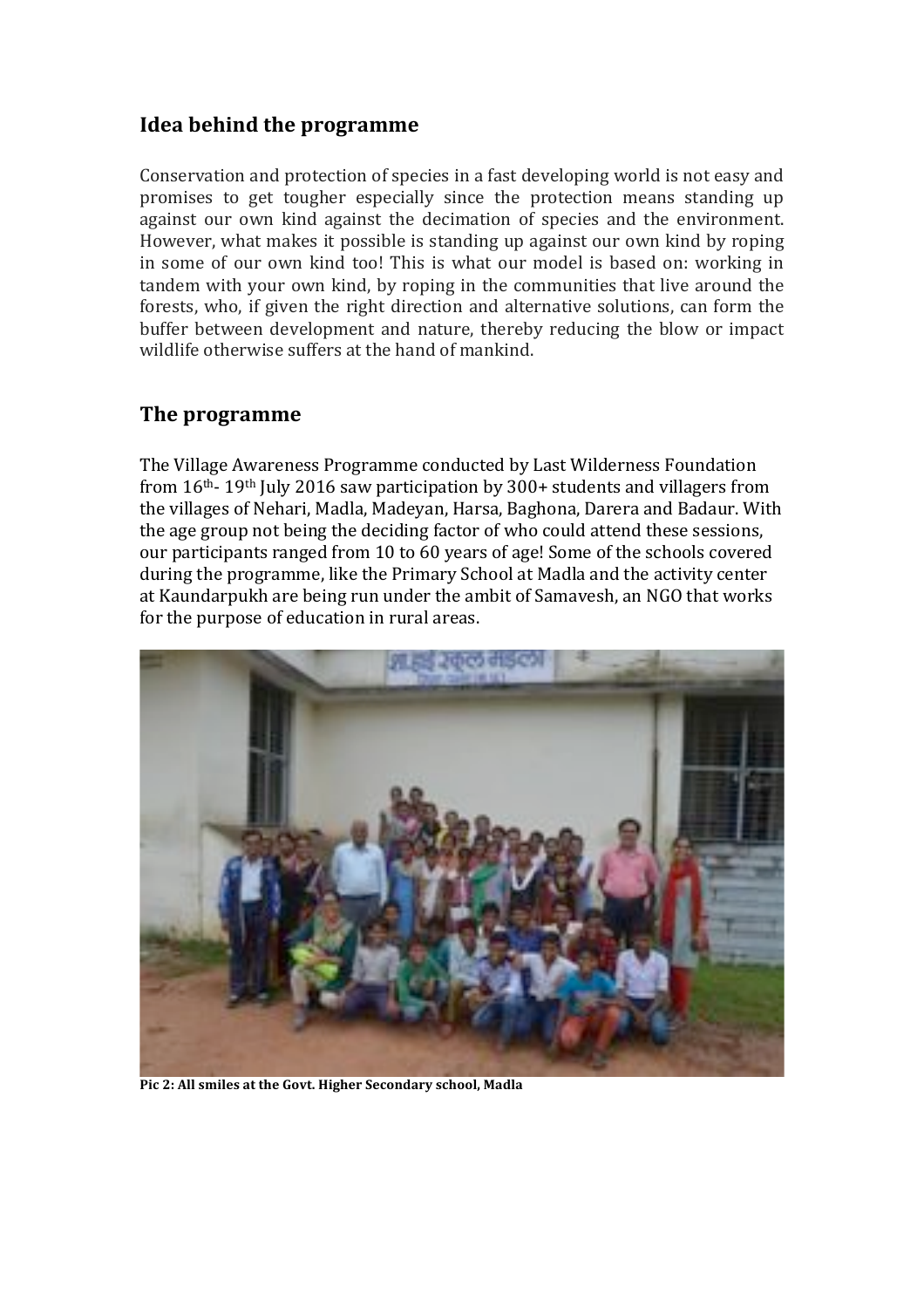

Pic 3: A rapt audience at the Govt. Primary school, Madla



Pic 4: Forest Department staff interact with the students at Nehari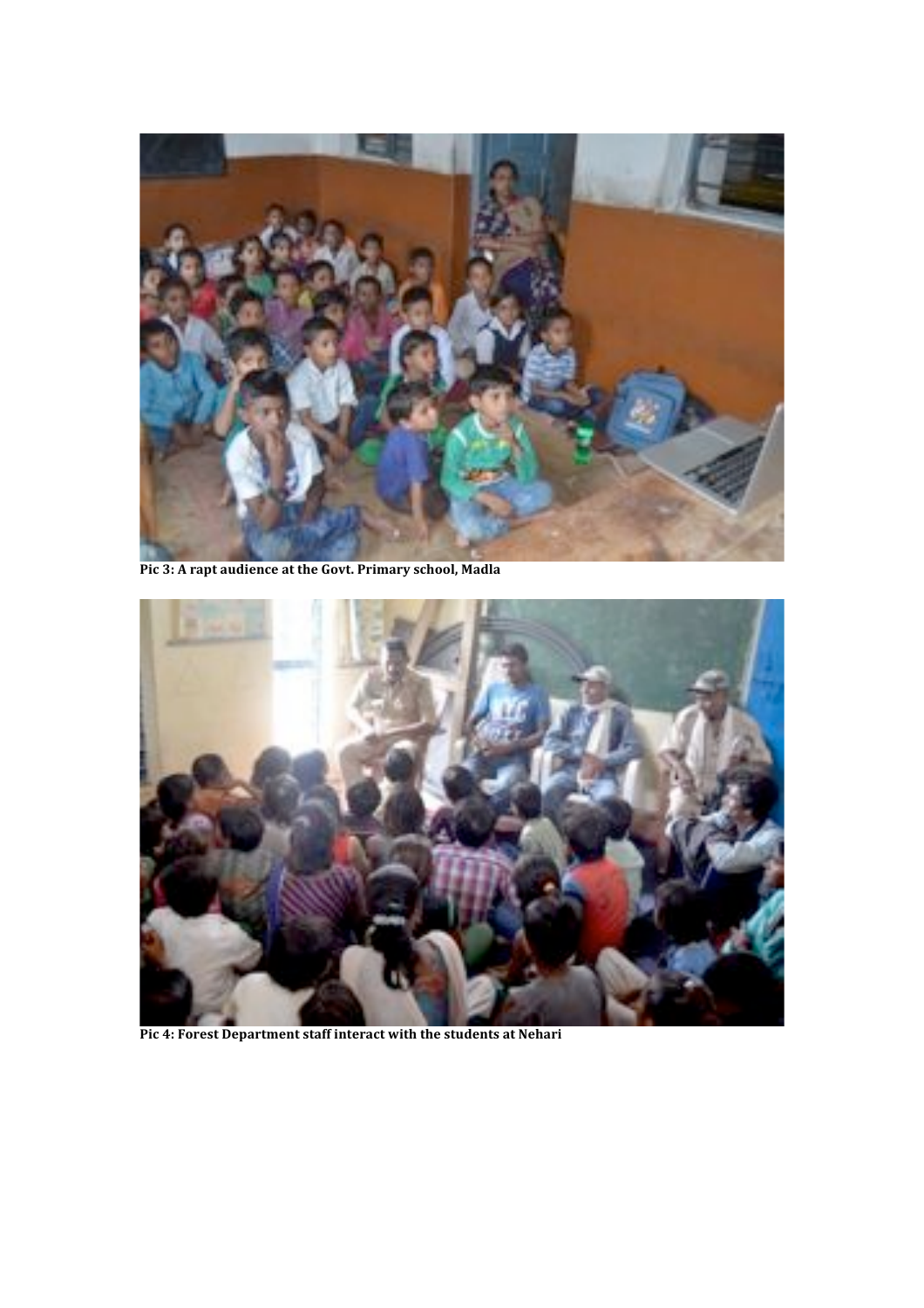#### **Programme Details**

The sessions with the villagers and students included screening of the movie -'The Truth About Tigers' a movie about tiger conservation, which emphasizes on the need to protect our forests, tigers and the different ways in which we can all contribute towards safeguarding them. Along with this, the team also screened a 7-minute movie titled - Bagh-Hamara Astitva Sahastitva' made by the team. which has the van devi or the forest goddess addressing the audience on the importance of co-existence that can ultimately aid the survival of mankind. The audience was also privy to video called 'Tiger Song' produced by Last Wilderness on how to best avoid conflicts, meant especially for an audience that lives in close proximity to tiger reserves.

This song was a huge hit among our participants as it features village kids who help in re-iterating safety measures with the help of an easy to remember tuneful song and dance.



Pic 5: Movie screening at a local dhaba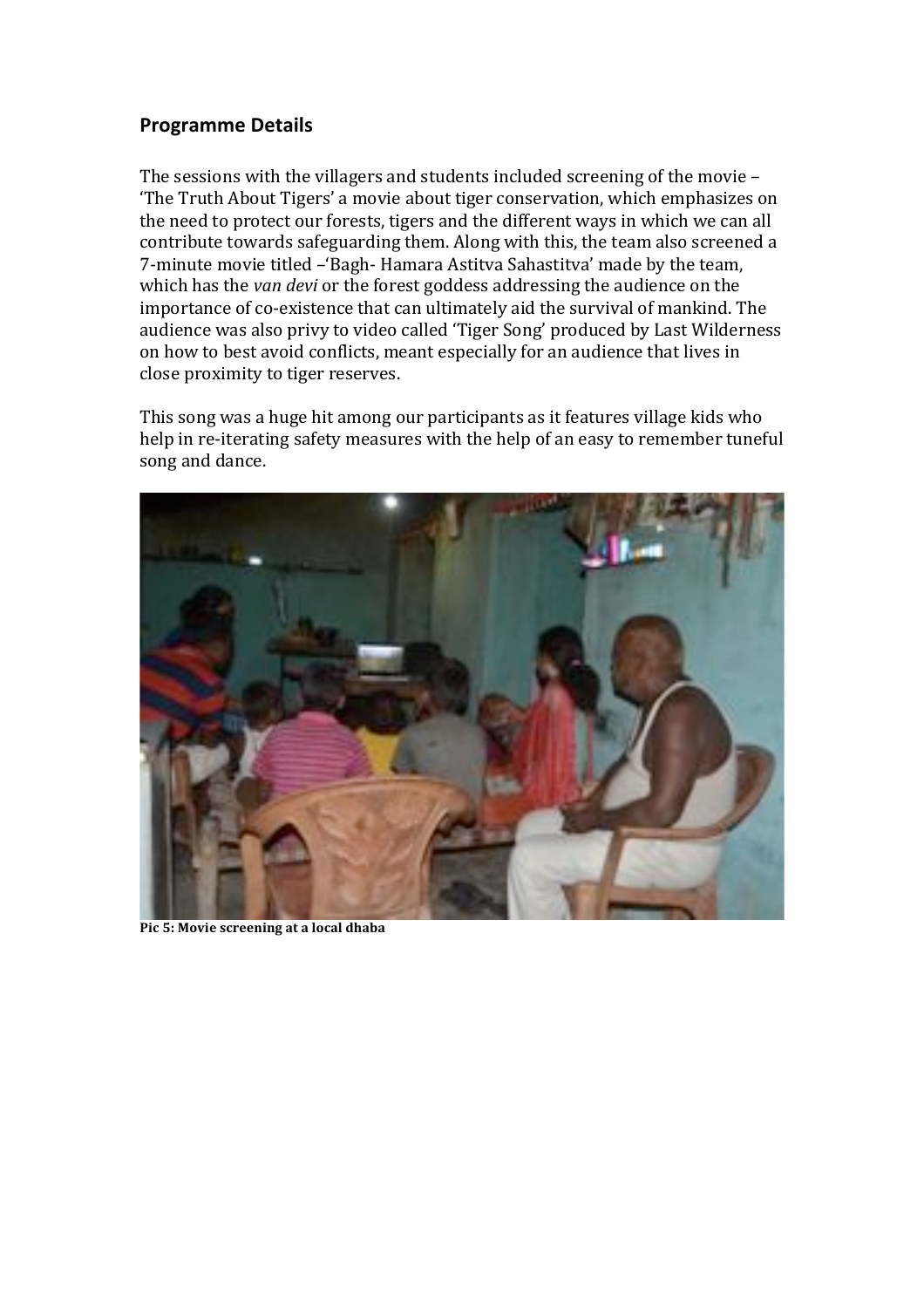

Pic 6: Open house. Movie screening for all passer bys in Madla village

#### A positive response

During our interactions with the villagers and student alike, we came across a common attitude, which was reflective of a broad-minded approach towards the idea of conservation. Despite some of the villagers complaining of crop raiding by the herbivores and altercations with the Sloth Bear at times, they seemed more than willing to protect the forests, as they seemed aware on the need and importance of it. On being asked whether they burn the cover under 'mahua' trees to collect the flowers (a practice common in similar regions), one villager said that they merely clear the ground under the tree and in no way harm the forest floor by burning it. While another villager claimed that they inform the Forest Department instantly if they sight any untoward incident inside the forest. L. B. Tiwari, Deputy Ranger Hinauta spoke positively of the supportive nature of the villagers as well, especially of a village named Badaur, which has been cooperative of the department's efforts he says.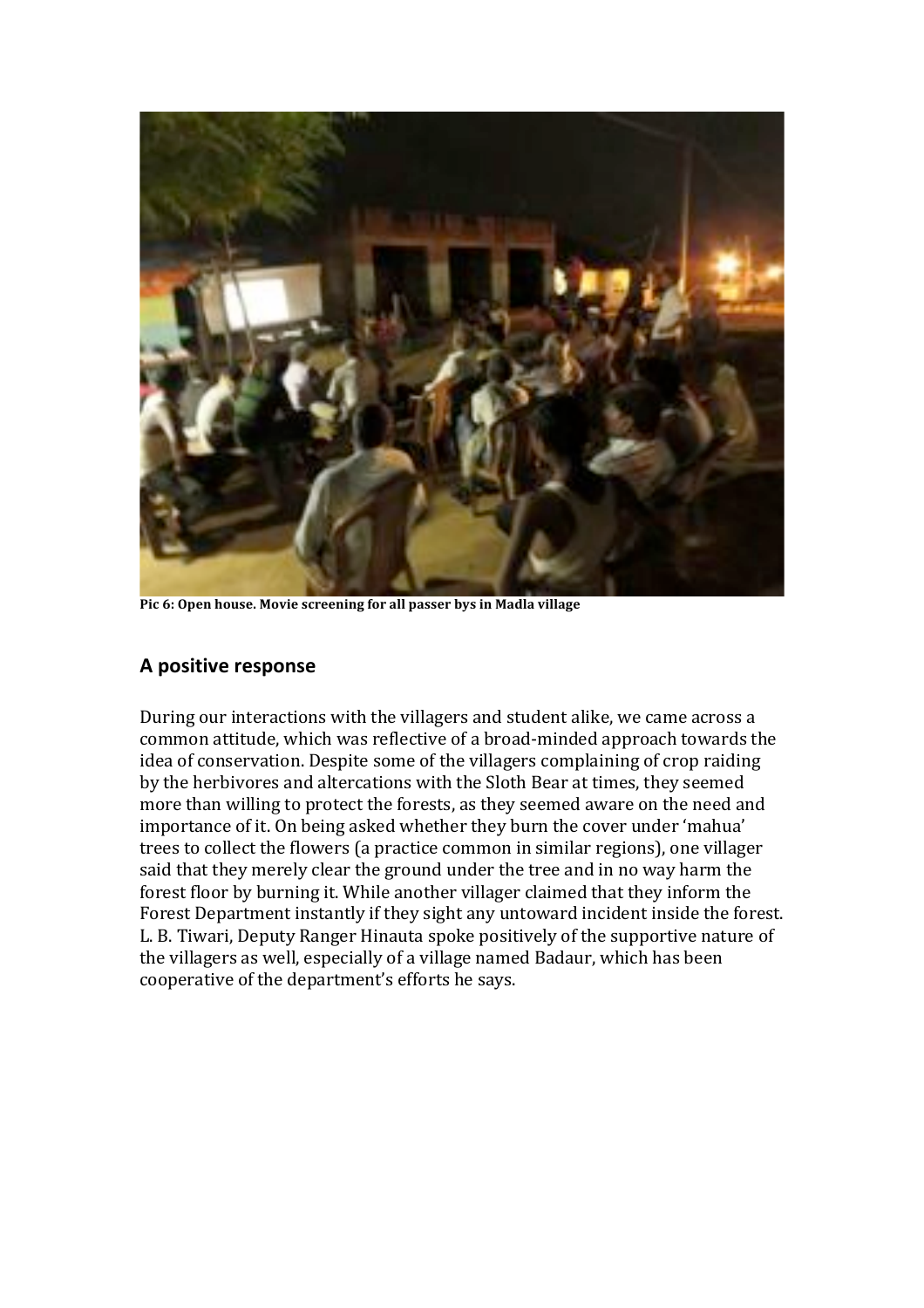

Pic 7: Full house at Madeyan. Villagers and kids form a brilliant audience



Pic 8: The women formed a healthy part of the population too! The screening at Badaur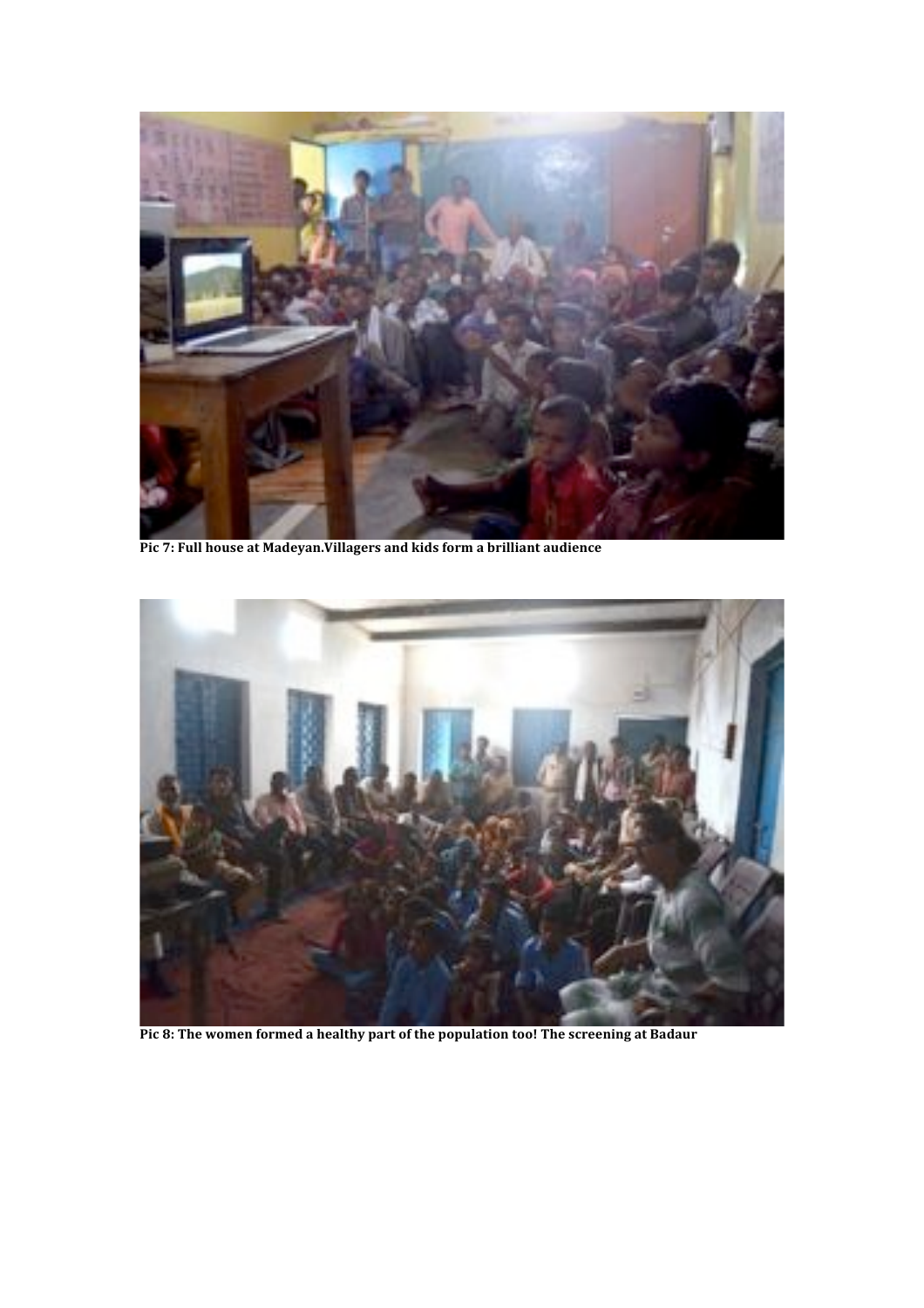

Pic 9: A colourful collective. The audience at Darera

#### **Benefits of this programme**

1) Helps in sensitising the people towards wildlife (existing around them) and its importance in their lives.

2) Helps people see and understand the co-relation between conservation of tiger and survival of mankind.

3) Involves the locals in conservation, creating contacts for information on poaching, forest fire and any other illegal activities.

4) Bridges the gap between the Forest Dept. and the communities.

5) Imbibes a sense of ownership towards the forest.

6) Educates / creates awareness among people about issues of forest fires, ill legal grazing, safety measures to avoid man-animal conflict and reduction in dependency on forest products thereby equipping them with solutions to deal with the concerned issues.

7) Helps in thinking beyond the daily needs and thinking for long term conservation.